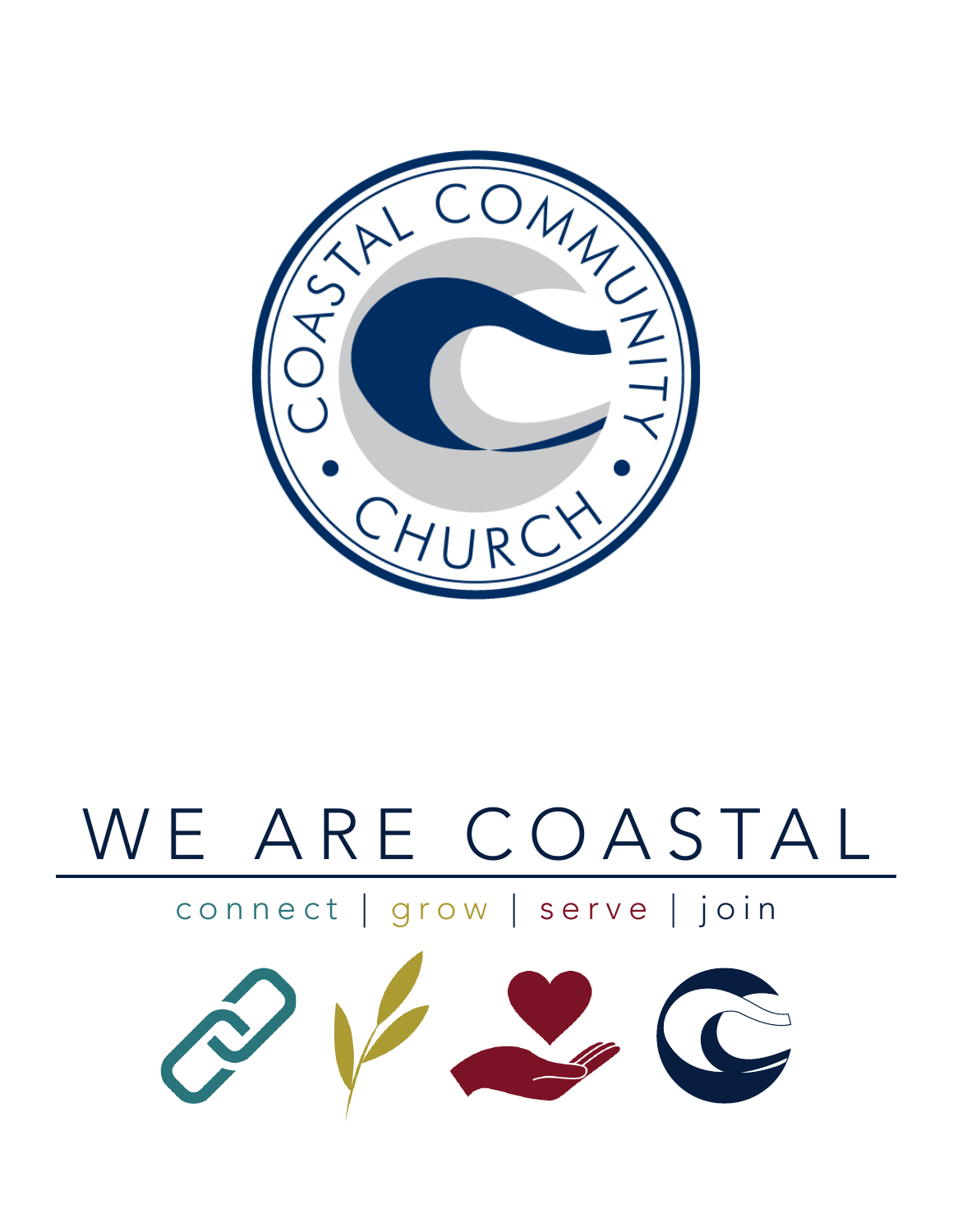## MISSION & VISION

### WE ARE committed to developing *AUTHENTIC FOLLOWERS* of Jesus Christ.

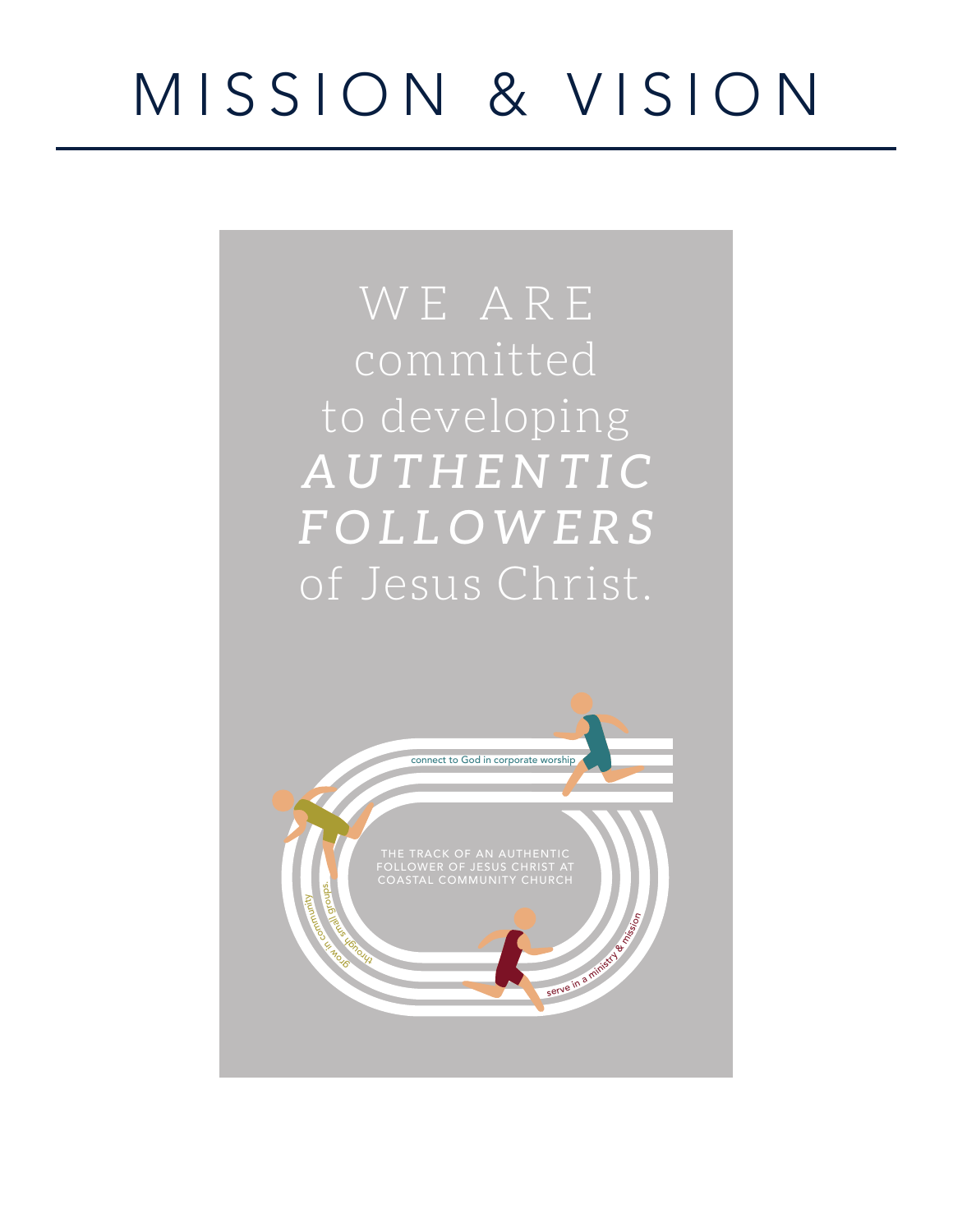## SYMBOLS OF OUR SALVATION

### **Baptism**

### *The PURPOSE of baptism*

Baptism is an outward confession of an inward commitment. It demonstrates that I am really a believer. *(Acts 18:8; 1 John 2:3)*

### *The MEANING of baptism*

It illustrates Christ's death, burial and resurrection and my new life as a Christian. *(2 Corinthians 5:17; Romans 6:4)*

### *The ACT of baptism*

Believer's baptism is by immersion. *(Acts 8:38-39)*

Every person who has *ACCEPTED SALVATION* should be baptized.

### **The Lord's Supper**

### *The PURPOSE of the Lord's Supper*

It is a reminder and symbol of the work that Christ did for us. *(1 Corinthians 11:23-26)*

### *The MEANING of the Lord's Supper*

It declares our statement of faith in Jesus Christ. *(1 Corinthians 11:23-26)*

### *The ACT of the Lord's Supper*

The Lord's Supper is reserved for believers. At Coastal, we corporately participate in the Lord's Supper seven - eight times a year in our corporate worship services and prayer services. Small Groups participate through the year and on Good Friday. Individuals can partake any time in our Prayer Chapel.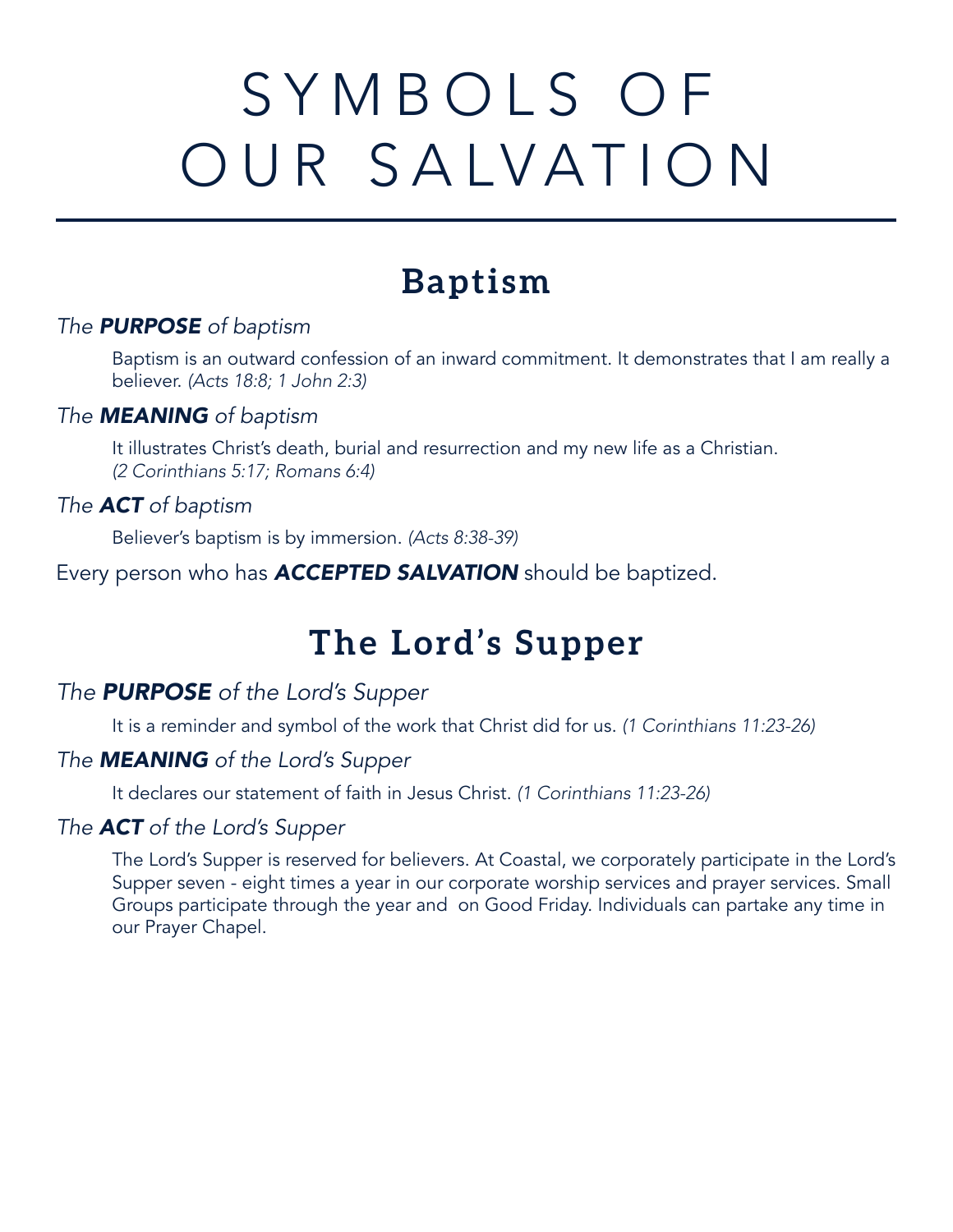## STATEMENT OF FAITH

### **The ESSENTIALS We Believe**

For a full explanation of our essentials, please refer to our Constitution and Appendix A. (page XX)

- **1** The Bible is God's revelation to man.
- There is one true and living God revealed in three persons: Father, Son, and Holy Spirit. This is the doctrine of the Trinity.  $2 \parallel$
- Man's condition is one of sin and separation from God. 3 |
- **4** | God has acted in Jesus Christ to save/deliver us from sin.
- Jesus established the church to continue His mission and ministry on earth. 5 |
- 6 | Jesus Christ will return and God's plan for eternity will be carried out.
- 7 | Everyone will face judgment before God—some to eternal life, some to eternal condemnation.
- The devil is a real being. 8 |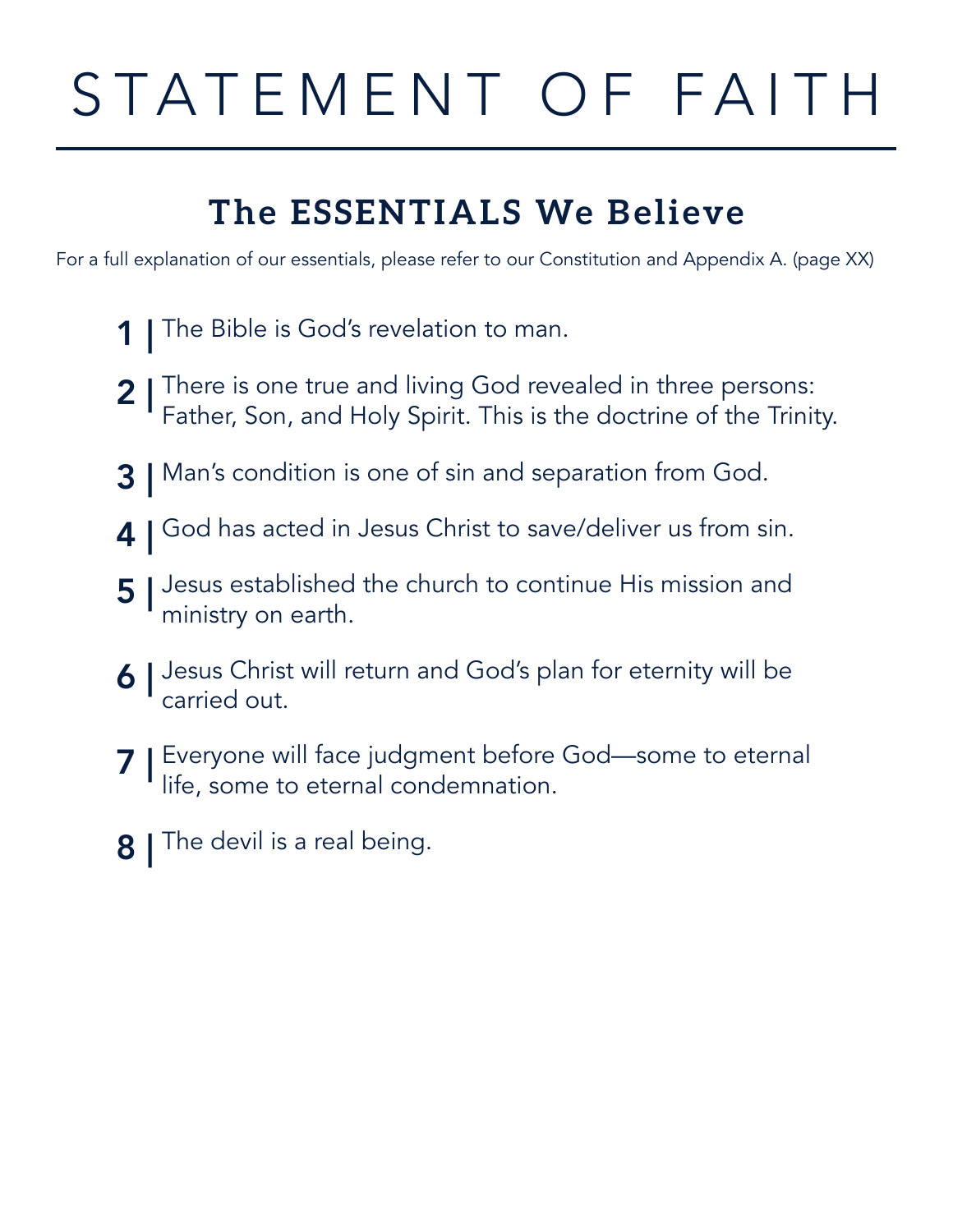## STATEMENT OF RELIGIOUS BELIEFS

### **THE WORD OF GOD**

We believe the Bible is God's Word to man that He has given by the inspiration of His Holy Spirit in order that we may certainly know what we are to believe concerning Him and what duty He requires of us. We believe that the Bible is both inerrant and infallible. In errancy means "freedom from error or untruths"1 and infallibility means "incapable of erring."<sup>2</sup> We believe that "all Scripture is breathed out by God and profitable for teaching, for reproof, for correction, and for training in righteousness, that the man of God may be competent, equipped for every good work." We embrace fully that Scripture is "inspired, inerrant, clear, sufficient, necessary, comprehensive, and sufficient."<sup>3</sup> When we use the word ''Scripture" we are referring to the closed canon of Scripture that consists of 39 books in the Old Testament and the 27 books of the New Testament. We believe that all of Scripture culminates in the Person and work of our only Lord and Savior, Jesus Christ. What one believes about the nature of Scripture will influence every other part of faith and doctrine. There must be an anchor of truth, an unchanging and eternal truth. Scripture is that truth.

(Num. 23:19; Pss. 12:6; 119: 89, 96; Prov. 30:5; Matt 24:35; John 17:17)

#### *THE TRIUNE GOD*

We believe in one God, eternally existing in three equally divine Persons: the Father, the Son, and the Holy Spirit, who know, love, and glorify one another. This one true and living God is infinitely perfect both in his love and in his holiness. He is the Creator of all things, visible and invisible, and is therefore worthy to receive all glory and adoration. Immortal and eternal, he perfectly and exhaustively knows the end from the beginning, sustains and sovereignly rules over all things, and providentially brings about his eternal good purposes to redeem a people for himself and restore his fallen creation, to the praise of his glorious grace.4

(1 John 5:7; Matt 28:19; 2 Cor. 13:14; Exod 3:14; John 14:11; 1 Cor. 8:6; John 1:14, 18; John 15:26; Gal. 4:6)

#### *CREATION*

"In the beginning, God created the heavens and the earth" (Genesis 1:1). We believe that it pleased God the Father, Son, and Holy Spirit to create the world and the things in it both.visible and invisible for His glory and for His purpose. We believe that everything God created He declared it as good.

(John 1:2-3; Heb. 1:2; Job 26: 13; Rom. 1:20; Col. 1:16; Gen. 1:31)

<sup>1</sup> The American Heritage College Dictionary, 3rd ed. (Boston and New York: Houghton Mifflin, 2000), 695. 2 Ibid.

<sup>3</sup> Frame, John. Systematic Theology: An Introduction to Christian Belief. (Phillipsburg, New Jersey: P&R Publishing, 2013). 599.

<sup>4</sup> The Gospel Coalition Confessional Statement: thegospelcoalition.org/abou/foundation-documents/confessional/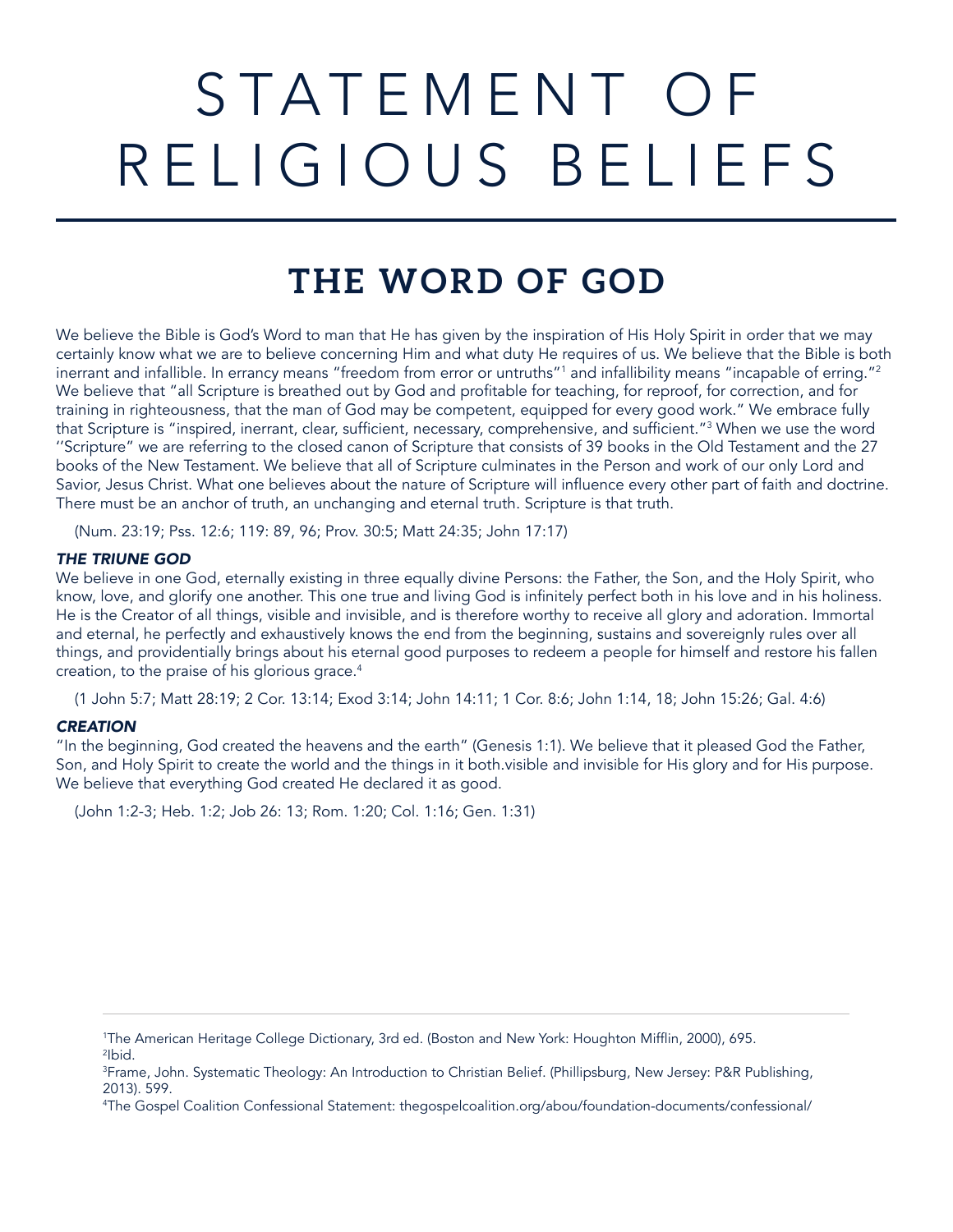### **THE FAMILY**

#### *THE FAMILY*

God has ordained the family as the foundational institution of human society. It is composed of persons related to one another by marriage, blood, or adoption.<sup>5</sup>

Adam and Eve were made to complement each other in a one-flesh union that establishes the only normative pattern of sexual relations for men and women, such that marriage ultimately serves as a type of the union between Christ and his church. In God's wise purposes, men and women are not simply interchangeable, but rather they complement each other in mutually enriching ways. God ordains that they assume distinctive roles, which reflect the loving relationship between Christ and the church, the husband exercising headship in a way that displays the caring, sacrificial love of Christ, and the wife submitting to her husband in a way that models the love of the church for her Lord. In the ministry of the church, both men and women are encouraged to serve Christ and to be developed to their full potential in the manifold ministries of the people of God. The distinctive leadership role of eldership and ordained pastor within the church given to qualified men is grounded in creation, fall, and redemption and must not be sidelined by appeals to cultural developments.<sup>6</sup>

Children, from the moment of conception, are a blessing and heritage from the Lord. Parents are to demonstrate to their children God's pattern for marriage. Parents are to teach their children spiritual and moral values and to lead them, through consistent lifestyle example and loving discipline, to make choices based on biblical truth. Children are to honor and obey their parents.<sup>7</sup>

#### *MARRIAGE*

Marriage is the only legitimate and accepted sexual relationship. Coastal Community Church holds to the biblical definition of marriage as a permanent union between one man and one woman. This union reflects Christ's relationship to His bride, the Church.

(Genesis 1:26-28; 2:15-25; 3:1-20; Exodus 20:12; Deuteronomy6:4-9; Joshua24:15; 1 Samuel 1:26-28; Psalms 51:5; 78:1-8; 127; 128; 139:13-16; Proverbs 1:8; 5:15-20; 6:20-22; 12:4; 13:24; 14:1; 17:6; 18:22; 22:6,15; 23:13-14; 24:3; 29: 15,17; 31:10-31; Ecclesiastes 4:9-12; 9:9; Malachi 2:14-16; Matthew 5:31-32; 18:2-5; 19:3-9; Mark 10:6-12; Romans 1:18-32; 1 Corinthians 7:1-16; Ephesians 5:21-33; 6:1-4; Colossians 3:18-21; 1 Timothy 5:8,14; 2 Timothy 1:3-5; Titus 2:3- 5; Hebrews 13:4; 1 Peter 3:1-7.)

5 Baptist Faith and Message: http://www.sbc.net/bfm2000/brm200.asp

- 6 The Gospel Coalition Confessional Statement: thegospelcoalition.org/about/foundation-documents/confessional/
- 7 Baptist Faith and Message: http://www.sbc.net/bfm2000/brm200.asp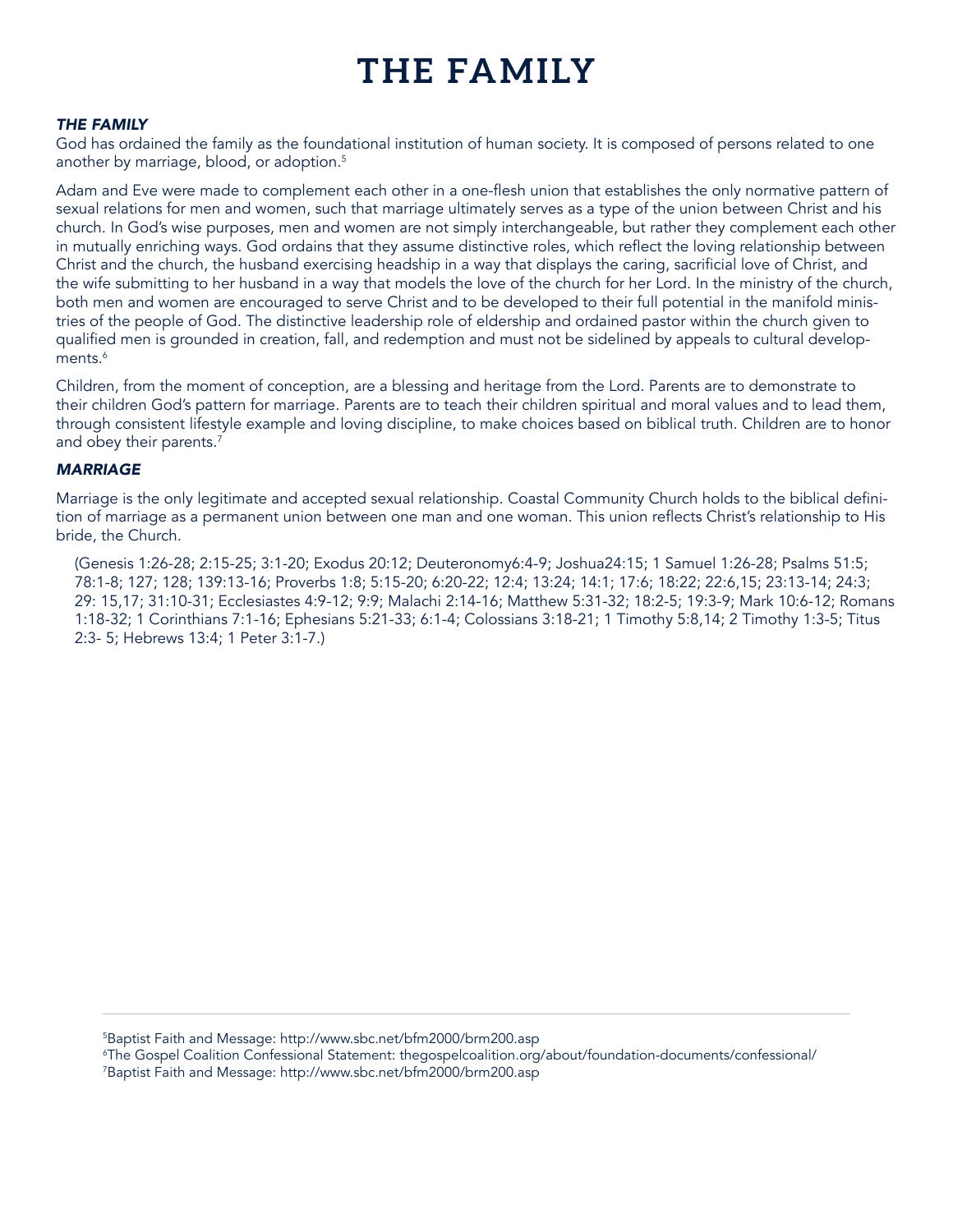### **THE DOCTRINE OF MAN**

We believe that God created human beings, male and female, in his own image. Adam and Eve belonged to the created order that God himself declared to be very good, serving as God's agents to care for, manage, and govern creation, living in holy and devoted fellowship with their Maker. Men and women, equally made in the image of God, enjoy equal access to God by faith in Christ Jesus and are both called to move beyond passive self-indulgence to significant private and public engagement in family, church, and civic life

(Gen. 1:27; Gen. 2:7; Ecc. 7:29; Gen 1:26; Rom. 2:14-15; Gen. 3:6).

We believe that Adam, made in the image of God, distorted that image and forfeited his original blessedness-for himself and all his progeny-by falling into sin through Satan's temptation. As a result, all human beings are alienated from God, corrupted in every aspect of their being ( e.g., physically, mentally, volitionally, emotionally, spiritually) and condemned finally and irrevocably to death (Romans 6:23)-apart from God's own gracious intervention. The supreme need of all human beings is to be reconciled to the God under whose just and holy wrath we stand; the only hope of all human beings is the undeserved love of this same God, who alone can rescue us and restore us to himself<sup>8</sup>

(Gen. 2:16-17; Gen 3:12-13; 2 Cor. 11:3; Rom. 3:23; Rom. 5:12; Tit. 1:15; Gen. 6:5; Jer. 17:9; Rom. 3:10-19; Rom. 5:12-19; 1 Cor. 15:21-22, 45, 49; Psa. 51:5; Job 14:4; Eph. 2:3; Rom. 6:20 & 5:12; Heb. 2:14-15; 1 Thess. 1:10; James 1:14-15; Matt. 15:19; Rom. 8:7; Col. 1:21)

#### *THE GOSPEL*

We believe that the gospel is the good news of Jesus Christ-God's very wisdom. Utter folly to the world, even though it is the power of God to those who are being saved, this good news is Christological, centering on the cross and resurrection: the gospel is not proclaimed if Christ is not proclaimed, and the authentic Christ has not been proclaimed if his death and resurrection are not central (the message is: "Christ died for our sins ... [and] was raised"). This good news is biblical (his death and resuTI"ection are according to the Scriptures), theological and salvific

(Christ died for our sins, to reconcile us to God), historical (if the saving events did not happen, our faith is worthless, we are still in our sins, and we are to be pitied more than all others), apostolic (the message was entrusted to and transmitted by the apostles, who were witnesses of these saving events), and intensely personal (where it is received, believed, and held firmly, individual persons are saved).<sup>9</sup>

8 The Gospel Coalition Confessional Statement: thegospelcoalition.org/abou/foundation-documents/confessional/ 9 The Gospel Coalition Confessional Statement: thegospelcoalition.org/abou/foundation-documents/confessional/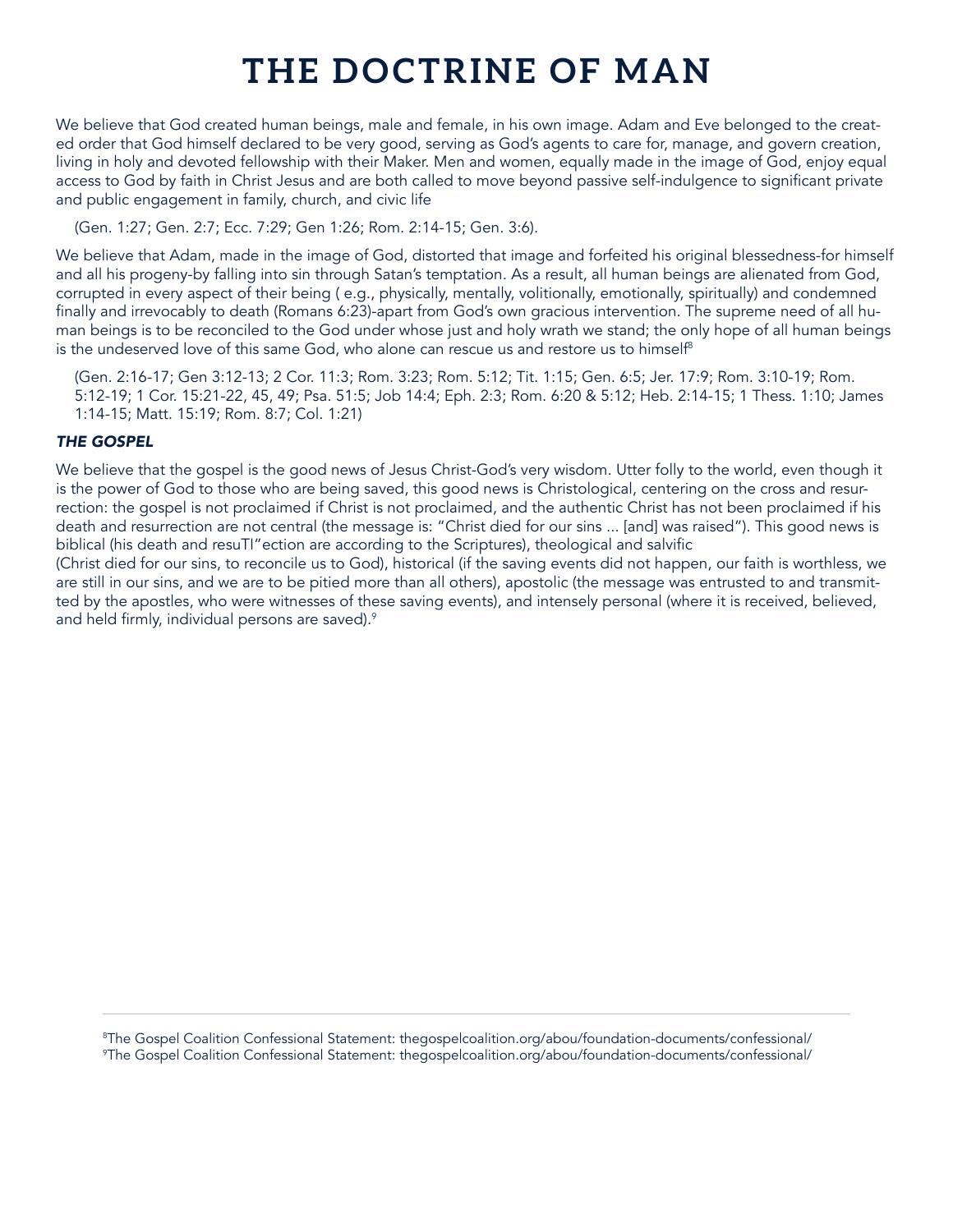### **SALVATION**

#### *REGENERATION*

Regeneration is a "secret act of God in which he imparts new spiritual life to us. This is sometimes called "being born again"<sup>10</sup> Ezekiel 36:26-27 states, "A new heart I will give you, and a new spirit I will put within you; and I will take out of your flesh the heart of stone and give you a heart of flesh. And I will put my spirit within you, and cause you to walk in my statues and be careful to observe my ordinances. We believe regeneration is an act of God alone.

(James 1:18; 1 Peter 1:3; John 3:3-8; John 1:12-13)

### *FAITH & REPENTANCE*

Also called, Conversion, is our willing response to the gospel call, in which we sincerely turn away from our sins and place our hope and trust in the righteous character of Jesus as the basis for our salvation. The nature of true repentance includes; "sight of sin, godly sorrow for sin, confession of sin, shame for sin, hatred for sin, and turning from sin."11 The Apostle Paul states in 2 Corinthians 7:10, "For godly grief produces a repentance that leads tp salvation and brings no regret, but worldly sorrow grief produces death." True repentance should lead us to trust in the person and work of Jesus Christ alone for salvation.

(Zech. 12: 1 O; Acts: 11: 18; Ezek. 36:31; 2 Cor. 7: 11; Psa: 119:6 & 128)

### *JUSTIFICATION*

Can be defined as a right legal standing before God. Romans 4:5 states, "And to the one who does not work but trusts him who justifies the ungodly, his faith is counted as righteousness ... " Romans 5: 18-19 also states, "Therefore, as one trespass led to condemnation for all men, so one act of righteousness leads to justification and life for all men. For as by the one man's disobedience the many were made sinners, so by the one man's obedience the many will be made righteous." We are incapable of upholding God's moral standards (Exodus 20) therefore we cannot earn right standing before God. Ephesians 2 goes as far as to say that we are dead in our trespasses (Ephesians 2: 1 ). However, God has provided a way to be reconciled through His Son, Jesus Christ. We believe that those who repent of their sins and place their trust in the righteousness of Christ are justified not on the basis of their works (Ephesians 2:8-9), but on the basis of Christ's life, death and resurrection. The works of Jesus are credited to your "spiritual bank account".

(Rom. 3:24; 8:30; Rom. 4:5-8; Eph. 1:7; 1 Cor. 1:30-31; Rom. 5:17-19; Eph. 2:8-10; Phil. 3:8-9); John 1:12; Rom. 5:17; Rom. 3:28; Gal. 5:6; James 2:17-26; Heb. 10:14; 1 Pet. 1:18-19; Isa. 53:5- 6; Rom. 8:32; 2 Cor. 5:21; Rom. 3:26; Eph. 1:6-7; 2:7; Gal. 3:8; 1 Pet. 1:2; 1 Tim. 2:6; Rom. 4:25; Col. 1:21-22; Matt 6:12; 1 John 1:7-9; Gal. 3:9; Rom 4:22-24)

10Wayne Grudem: Systematic Theology (Grand Rapids, Michigan: Zondervan, 1994). 699.

<sup>11</sup>Thomas Watson: The Doctrine of Repentance (Carlisle, PA: The Banner of Truth Trust 2012). 18-58.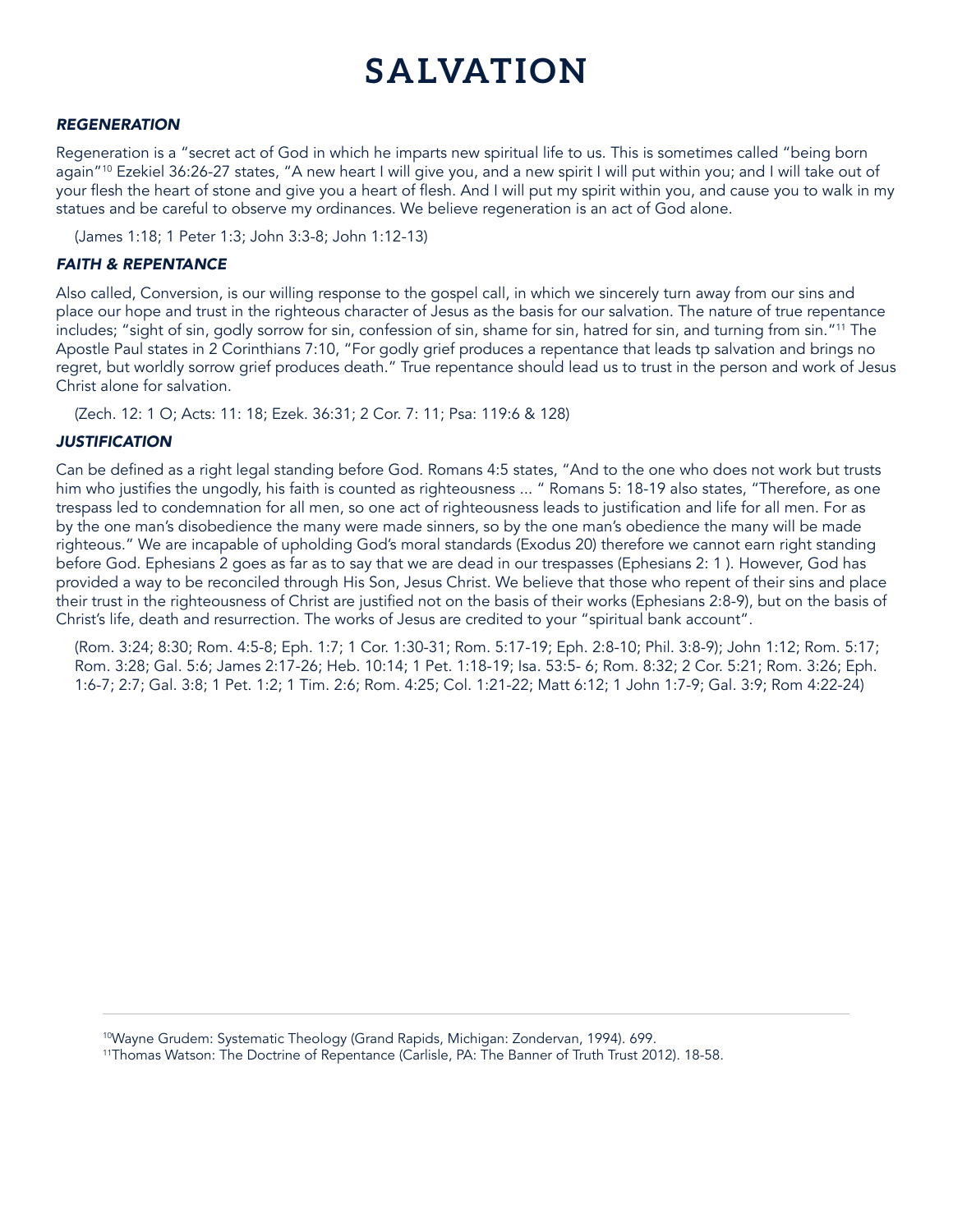### **SALVATION (CONT.)**

#### *ADOPTION*

Can be defined as a membership in God's family. All those who are justified are children of God- adopted sons and daughters. Romans 8:15-17 states, "For you did not receive the spirit of slavery to fall back into fear, but you have received the Spirit of adoption as sons, by whom we cry, "Abba! Father!" The Spirit himself bears witness with our spirit that we are children of God, and if children, then heirs- heirs of God and fellow heirs with Christ, provided we suffer with him in order that we may also be glorified with him." We believe that God is calling believers to stop living as orphans, but as sons and daughters to the most High King

(Eph. 1:5; Gal. 4:4-5; John 1:12; Rom 8:17; 2 Cor. 6:18; Rev. 3:12; Rom: 8:15; Gal 4:6; Eph 2:18; Psa. 103: 13; 1 Pet. 5:7; Eph. 4:30; Lam. 3:31).

#### *SANCTIFICATION*

Can be defined as growth in likeness to Christ. After salvation every believer is given a deposit of the third Person of the Trinity- The Holy Spirit, who cooperates with man to decrease man's affections for sin and increase man's affections for Christ resulting in obedience to His Word for the purpose of conforming us to the image of Jesus.

(Titus 3:5; 1 John 3:9; 1 Cor. 6:11; Rom. 6:11-14,18; 1 Pet. 1:15; James 1:22; Heb. 12:4; Phil. 3:13-14)

#### *ETERNAL SECURITY OF THE BELIEVER*

Can be defined as remaining a Christian. We believe that "all those who are truly born again will be kept by God's power and will persevere as Christ the end of their lives, ana'that only those who persevere until the end have been truly born again."<sup>12</sup> God is responsible for both saving us and the Holy Spirit is the "guarantee of our inheritance until we acquire possession of it ... " (Ephesians 1: 14).

(Ephesians 1; John 6:38-40; John 10: 27-29; John 5:24; 6:47; 10:28; 1 John 5:13)

#### *GLORIFICATION*

Can be defined as the receiving of a resurrection body. This happens when Christ returns and "raises from the dead all believers who have died, reunites them with their soul and changes the bodies of believers who are still alive."<sup>13</sup> These are perfect resurrection bodies.

(1 Cor. 15:51-52; 1 Thess. 4:16; Phil. 3:20-21; Ps. 49:15; 73: 24-24

12Wayne Grudem: Systematic Theology (Grand Rapids, Michigan: Zondervan, 1994). 788.

<sup>13</sup>Wayne Grudem, Systematic Theology (Grand Rapids, Michigan: Zondervan, 1994). 829.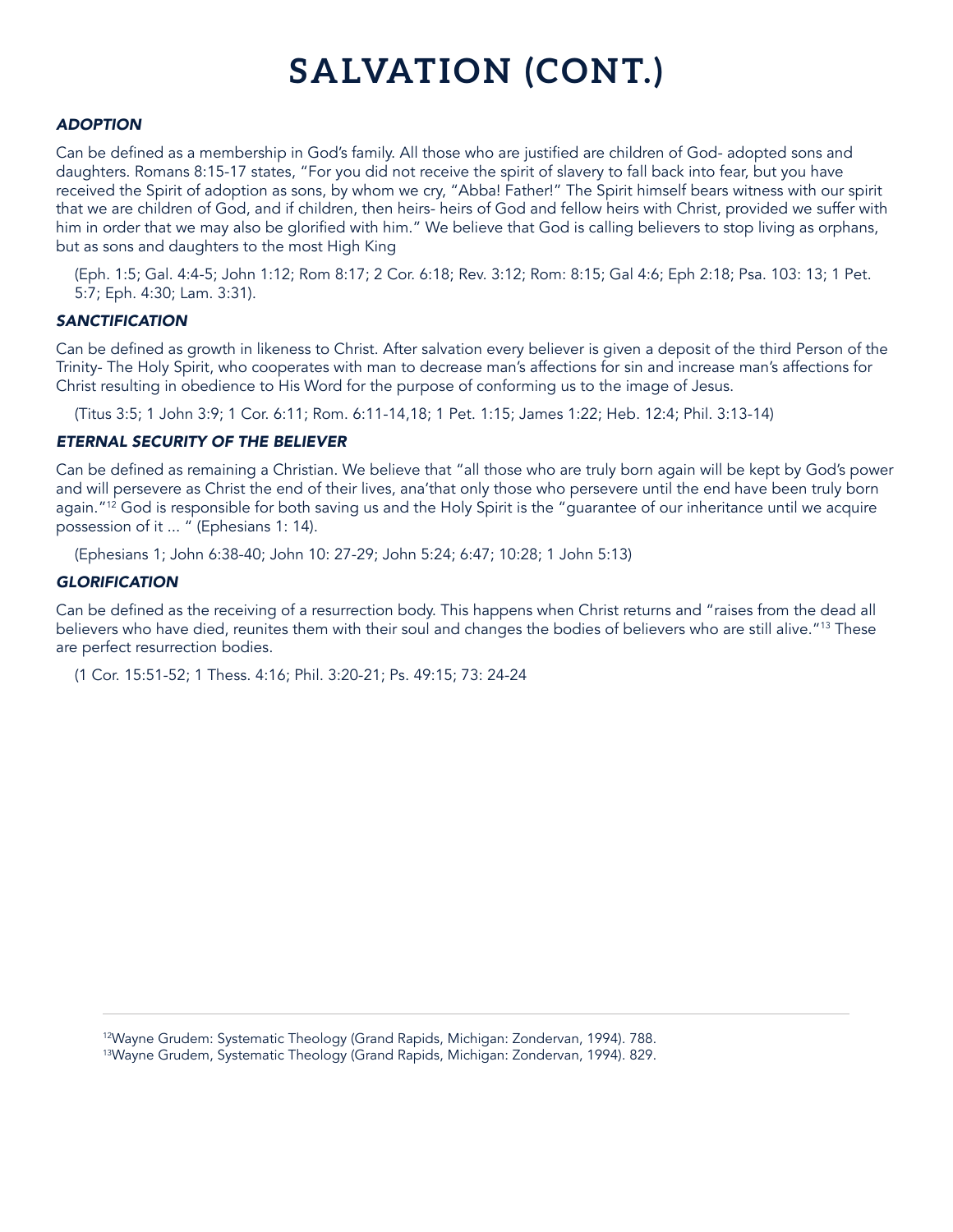### **THE CHURCH**

### *THE NATURE OF THE CHURCH*

We believe the church is the community of all true believers for all time. This means the church is made of all those who are truly saved, those who Christ died to redeem, including believers from the New Testament age and the Old Testament age as well.

"The universal Church, consists of the entire number of those who repent and believe in the person and work of Christ, all those who have been, who are, or who shall be gathered into one under Christ, who is the head."<sup>14</sup> This can also be described as the invisible church. The local church is a gathering of believers associated by faith and fellowship, observing the two ordinances, and exercising their God given gifts, talents, and resources to further the spread of the gospel, both in their community and across the world. This can also be described as the visible church. "Therefore we believe that all of these which maintain the Word, ordinances, and discipline in their functional integrity are to be recognized as true branches of the Church of Jesus Christ."<sup>15</sup> The New Testament recognizes Jesus Christ as the head of the church, and we are the bqdy. It also describes \_the church as the bride of Christ, and as  $\cdot$ a family.

(Rom. 16:5; 1 Cor. 16:19; 1 Cor. 1:2; 2 Cor. 1:1; 1 Thess. 1:1; Acts 9:31; Eph. 5:25; Eph 4:15- 16; Eph 5:32; 1 Tim 5:1-2)

### *RESPONSIBILITY OF THE CHURCH*

We believe the overall purpose of the church is to glorify God above all else. We do this through ministry to God in worship, ministry to believers through nurturing and discipleship, and ministry to the world through evangelism and mercy. We worship God by singing praise to him through song, hearing and obeying the preaching of the Word, and living for the praise of His glory. We nurture and disciple believers by equipping them "for the work of ministry, for building up the body of Christ, until we all attain to the unity of the faith and of the knowledge of the Son of God, to mature manhood, to the measure of the statute of the fullness of Christ." (Eph. 4: 12-13) We evangelize the world by fulfilling· the Great Commission that Jesus gave the disciples. "This evangelistic work of declaring the gospel is the primary ministry that the church has towards the world. Yet accompanying the work of evangelism is also a ministry of mercy, a ministry that includes caring for the poor and needy in the name of the Lord."<sup>16</sup> The church must keep all three purposes in balance, as the Lord in Scripture has commanded them all.

(Col 3:16; Eph 1:12; Eph. 5:16-19; Col 1:28; Matt 28:18-20; Acts 11:29; 2 Cor. 8:4; 1 John 3:17; Luke 6:35-36)

### *CHURCH GOVERNMENT*

We believe that the local church is an autonomous congregation of believers submitted to the authority of Jesus Christ as the head of the Church, yet connected to the universal church body. The officers of the church are pastors and elders as they have been "publicly recognized as having the right and responsibility to perform certain functions for the benefit of the whole church."<sup>17</sup> We believe the New Testament displays a pattern of plural elders as the governing body of the local church. It is the responsibility of the pastors and elders to shepherd and oversee the church.

(Acts 14:23; Titus 1:5; James 5:14; 1 Peter 5:1-2; Acts 20:28; Heb. 13:17; 1 Peter 5:2-5)

### *THE ORDINANCES*

We believe Jesus Christ commanded the church to observe two ordinances; baptism and the Lord's Supper. Within the word ordinance is the root word for ordinary, which means Jesus chose ordinary things (water, bread, and fruit of the vine) to help us remember the extraordinary redemptive work He has done for us through His death, burial, and resurrection.

<sup>14</sup>The Baptist Confession of Paith (1689)

<sup>15</sup>B.B. Warfield, "A Brief and Untechnical Statement of the Reformed Faith"

<sup>16</sup>Grudem, Wayne: Systematic Theology (Grand Rapids, Michigan: Zondervan, 1994). 867-868

<sup>17</sup>Grudem, Wayne: Systematic Theology (Grand Rapids, Michigan: Zondervan, 1994). 905.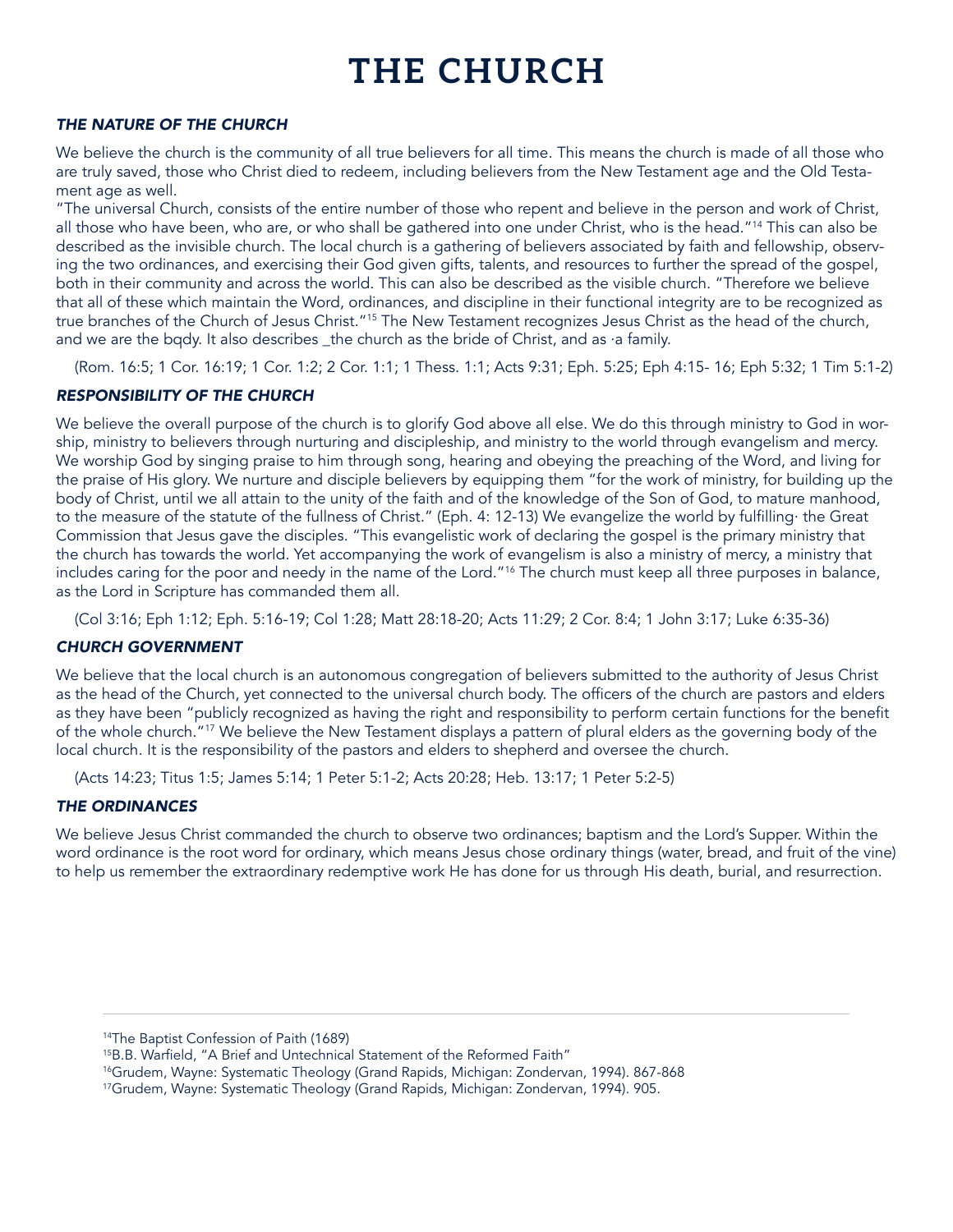### **THE CHURCH (CONT.)**

#### *BAPTISM*

The act of being baptized plays no part in the process of salvation (indeed, no work can justify us of our sin or merit salvation), but it is a step of obedience symbolizing the believer's faith in the risen Savior, death to sin, and resurrection to walk in new life with Christ. It is an outward symbol of an inward change, and a sign of fellowship and identification with the church body. We believe that only people who have made a profession of faith in Jesus Christ should be baptized.

(Mark 1:10; Acts 8:26-39; Rom. 6:3-4; Col. 2:12; Acts 22:16; Acts 2:41-42; Acts 10:47- 48; Gal. 3:27)

### *THE LORD'S SUPPER*

We believe that Jesus instituted the Lord's Supper as a special reminder of the breaking of His body and the pouring out of His blood for us. The bread and fruit of the vine symbolize the body and blood of Christ, and are visible signs that Christ is spiritually present. Through partaking in the in the Lord's Supper we proclaim the Lord's death, participate in the benefits of His death, recognize the spiritual nourishment Christ provides, portray the unity of all believers as one body, and affinn our faith in Christ.<sup>18</sup> It is a special time reserved for those who have put their faith and trust in the gospel of Jesus Christ, and who have carefully examined themselves to make sure our relationships with others are right, and there is not unconfessed sin in their lives.

(Matt 26:26-29; 1 Cor. 11:23-32; 1 Cor. 10:16-17; John 6:53-57; Matt. 5:23-24).

### *CHRISTIAN CONDUCT AND LIBERTY*

"We believe that Christians are required to walk in obedience to God's will as they are by definition in Christ. This obedience does not merit salvation, for it is Christ's obedience that secures our salvation. But this obedience is evidence of true faith in Christ and a truly converted soul. Christ did not sacrifice Himself for believers so that they would be free to sin, but so that they would be free from sin."<sup>19</sup> As Christians, the debt of sin has been forgiven, and the righteousness of Christ has been credited to us. The actions of Christ have justified us before God, but we cooperate with the Holy Spirit in our sanctification, and He has granted us the power and inclination to strive for holiness. We are not under the law, but under grace. This does not mean that the law of God has no role in our lives or that we have license to sin freely; Christians must obey the Lord's commandments. It means this obedience plays no part in our justification, but is a result of the new life we have in Christ. Christ has set us free from the futility of fulfilling the law as a means of salvation, as well as the dominion of sin. Therefore, the desire of our heart is to serve God in righteousness, and we are free to enjoy God's good gifts of creation provided we do not hinder our own spiritual well being or that of others. We should walk by the Spirit and produce the fruit of the Spirit (love, joy, peace, patience, kindness, goodness, faithfulness, gentleness, and self control), and reject the flesh with its passions and desires.

(Rom. 6:3-23; Gal. 3:23-25; 1 Cor. 15:56; John 8:34-36; 1 Tim. 4:1-5; 1 Cor. 6:12-13; 1 Cor. 8:7-13; Gal. 5:16-25; James 2:14-26)

18Grudem, Wayne: Systematic Theology (Grand Rapids, Michigan: Zondervan, 1994). 990-991 19B.B. Warfield, "A Brief and Untecbnical Statement of the Reformed Faith"